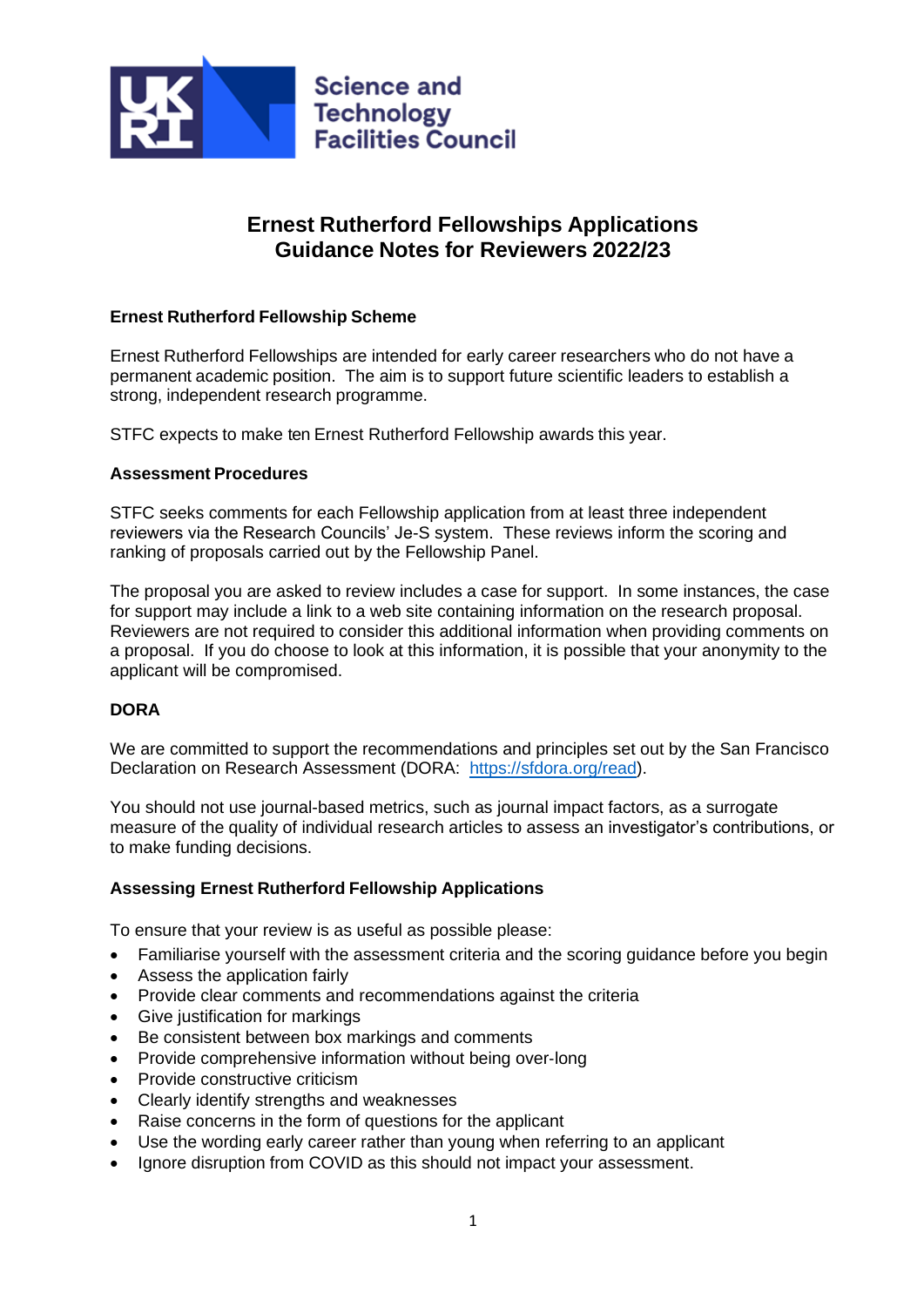# **Scoring of Applications in Je-S**

# **Reviewer Self-Assessment**

#### Conflicts of Interest

Before completing a review please ensure that you do not have a conflict of interest with the application. STFC as a publicly funded organization is accountable to Government and the public for its actions and the way it conducts its business. STFC has a conflicts of interest policy in place to protect both the organization and the individuals involved in providing it with knowledge and advice, and to reduce the risk of impropriety or any perception of impropriety. We request that you make yourself familiar with the policy available on our peer review and [assessment webpages](https://www.ukri.org/councils/stfc/guidance-for-reviewers/peer-reviews/conflicts-of-interest-guidance-reviewers/) and inform us as soon as possible if you have or suspect any conflicts of interest with the application you have been asked to review.

#### Level of confidence

After reading through the application, indicate the level of confidence you have in reviewing the application – High, Medium or Low.

#### Connections with applicant

If you have any connections with the applicant e.g. on collaborations, research talks, knowledge through colleagues etc. please provide details.

#### Experience of fellowships

If you have experience at your institution of Ernest Rutherford Fellowships or fellowships of a similar level please provide details. Do you know the expected standard of a fellowship and have you been involved working with fellows to have the knowledge of the type of applicant required?

# **Applicant Rating and Proposal Rating**

Applications will be assessed against the following criteria:

- the excellence of the research achievements of the applicant:
- the potential of the individual to lead their research discipline;
- the capability to maximise the potential of others and the ability to be, or become, a clear communicator and disseminator of knowledge;
- the excellence, timeliness, feasibility, distinctive vision and importance of the proposed research;
- **EXEC** strategic value within the STFC programme.

Reviewers are required to score applications against the first four criteria. It is important reviewers look for evidence in the application when scoring against the criteria. Guidance on scoring applications is included in Annex 1. Applications should be assigned scores against the categories for the applicant and the proposal on the form using a scale of 1 to 6 (**where 6 is high and 1 is low**). A score of 6 is the highest score representing a truly exceptional applicant. Reviewers are asked to use the scale in full and to bear in mind that with ten awards available and approximately 180 proposals being considered, scores of 5 and 6 should be reserved for applicants of the highest quality whom you consider should be short listed for interview (approximately the top 15% of all applicants to a fellowship scheme).

Please include comments on the potential impact on STFC strategic programme in your Overall Assessment.

Please also read the briefing on [unconscious bias.](https://www.ukri.org/publications/unconscious-bias-briefing/) STFC would expect all reviewers to have received unconscious bias training.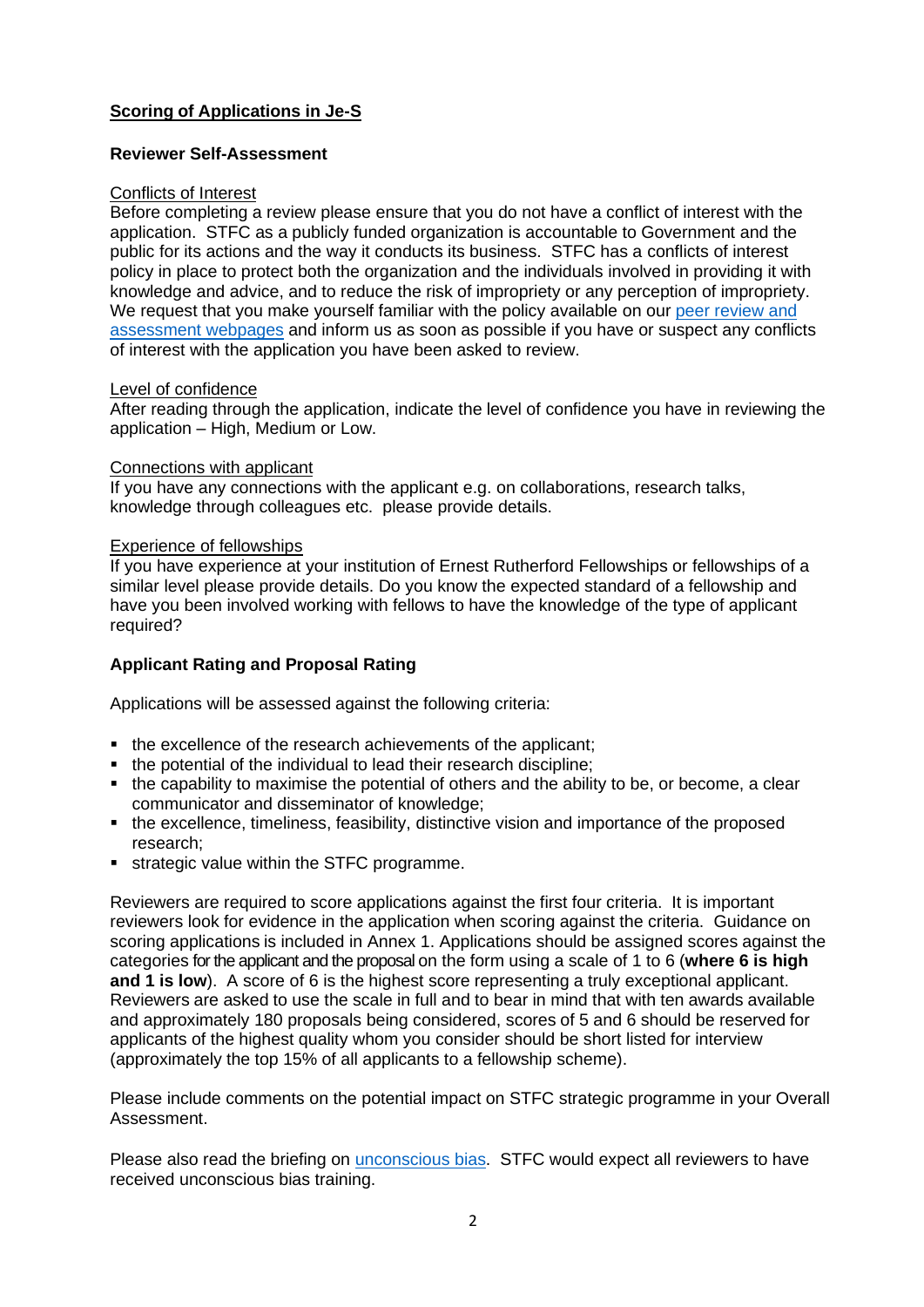# **Applicant Rating**

Excellence of applicant including achievements to date and current standing Criteria - the excellence of the research achievements of the applicant (evidence found in the CV question 1)

Leadership Potential

Criteria - the potential of the individual to lead their research discipline (evidence found in the CV question 2 and case for support)

Capability to inspire others and communication skills

Criteria - the capability to maximise the potential of others and the ability to be, or become, a clear communicator and disseminator of knowledge (evidence found in the CV question 3 and the case for support)

#### **Proposal Rating**

Excellence, timeliness, feasibility, distinctive vision and importance of the proposed research Criteria – the excellence, timeliness, feasibility, distinctive vision and importance of the proposed research (evidence found in the case for support)

#### **Overall Assessment Comments (Minimum 200 words)**

Reviewers should use this box to give their opinion of the candidate in terms of their ability and suitability for a Fellowship using all of the above criteria. Please include full and consistent justification for the scores given and assess against the criteria including any comments on the proposal's impact on STFC's strategic programme. Identify strengths and weaknesses and raise questions for the applicant on their proposal in this box.

It is important to bear in mind that your comments will be fed back anonymously to the applicant, who will then be allowed to respond to factual inaccuracies. Following this, members of the panels will be asked to use your reports as the chief tool for distinguishing between proposals.

#### **Please do not use this section to compare applicants against each other as your comments will be seen by the applicant.**

#### **Career Breaks**

An applicant will have indicated on their proposal if they are returning to research from a career break.

Please check whether applicants have had a career break, worked part-time or whether there have been any other extenuating circumstances. Allowance should be made for potential adverse impact on their track record. Reviewers should also take account of situations where applicants have been absent from research for a period for any reason – ill-health, disability, maternity, paternity or adoption leave, career breaks – and for whom the number of research outputs is consequently reduced.

In assessing the effects of career breaks or flexible working, reviewers will note the applicant's career trajectory and potential at the beginning of a break, relative to the stage of the applicant's career. In assessing applicants, reviewers will recognise that the effects on productivity of a career break, or a period of flexible working, may continue beyond the return to work.

Examples of areas that may be affected are:-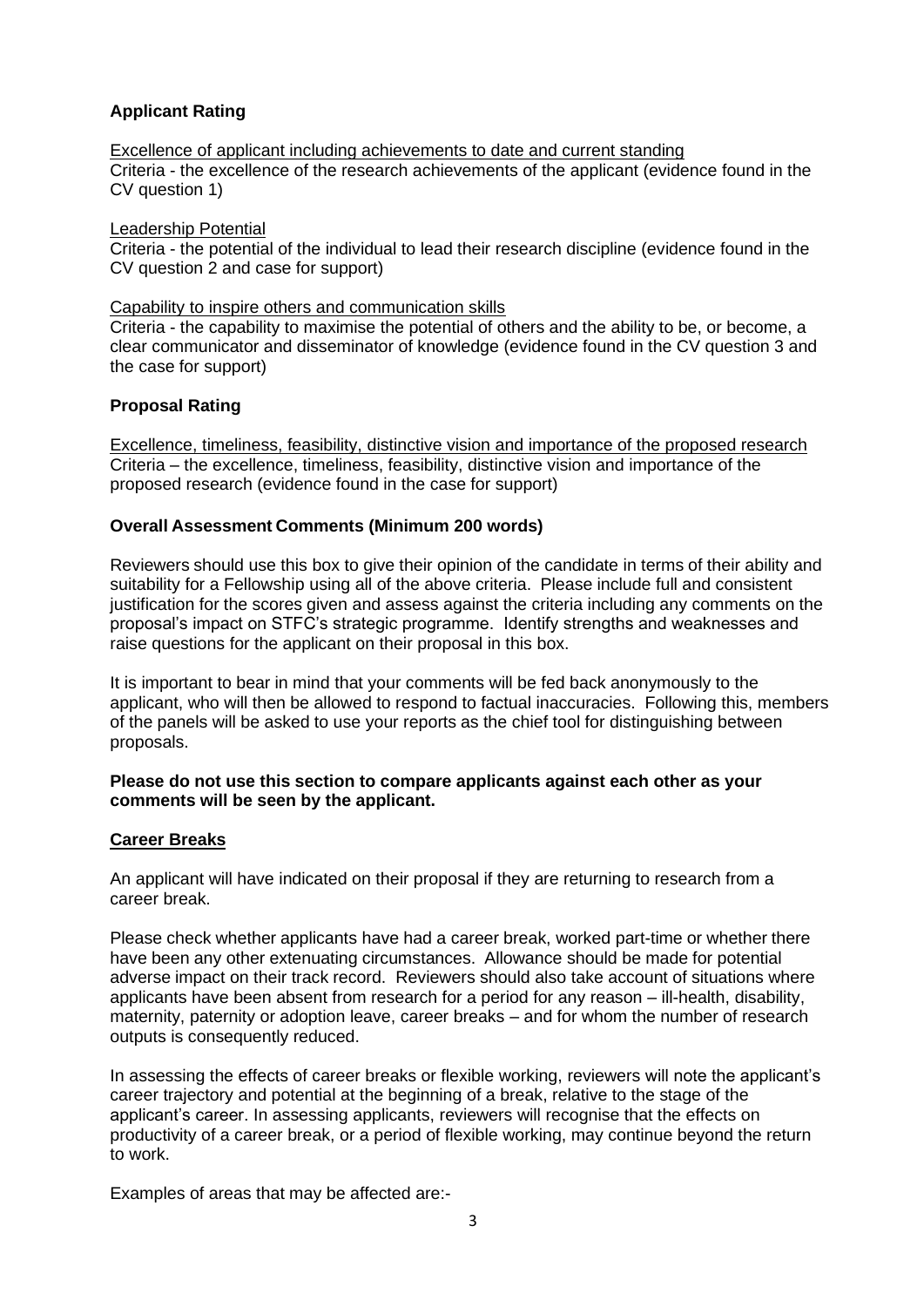- Presentation and publication record
- Patents filed
- Track record of securing funding, including time to obtain preliminary data
- Maintaining networks of research / innovation contacts and collaborations
- Time required for training
- The ability to take up opportunities in different geographical locations
- The ability to take up courses, sabbaticals, 'visits', placements and secondments

#### Deadline for assessments

The completed review form should be submitted within 3 weeks of notification and no later than **14 November 2022**. If you cannot comment within the indicated timescale, please let us know immediately so we have time to approach an alternative reviewer or perhaps extend the deadline. In addition, please let us know if you do not feel qualified to comment at all. This will help us to ensure that a fair review process is applied to all applications.

#### **Enquiries**

Any enquiries on the assessment of STFC Fellowships should be addressed to: Clare Heseltine in STFC's Education, Training and Careers Section [fellowships@stfc.ukri.org](mailto:fellowships@stfc.ukri.org)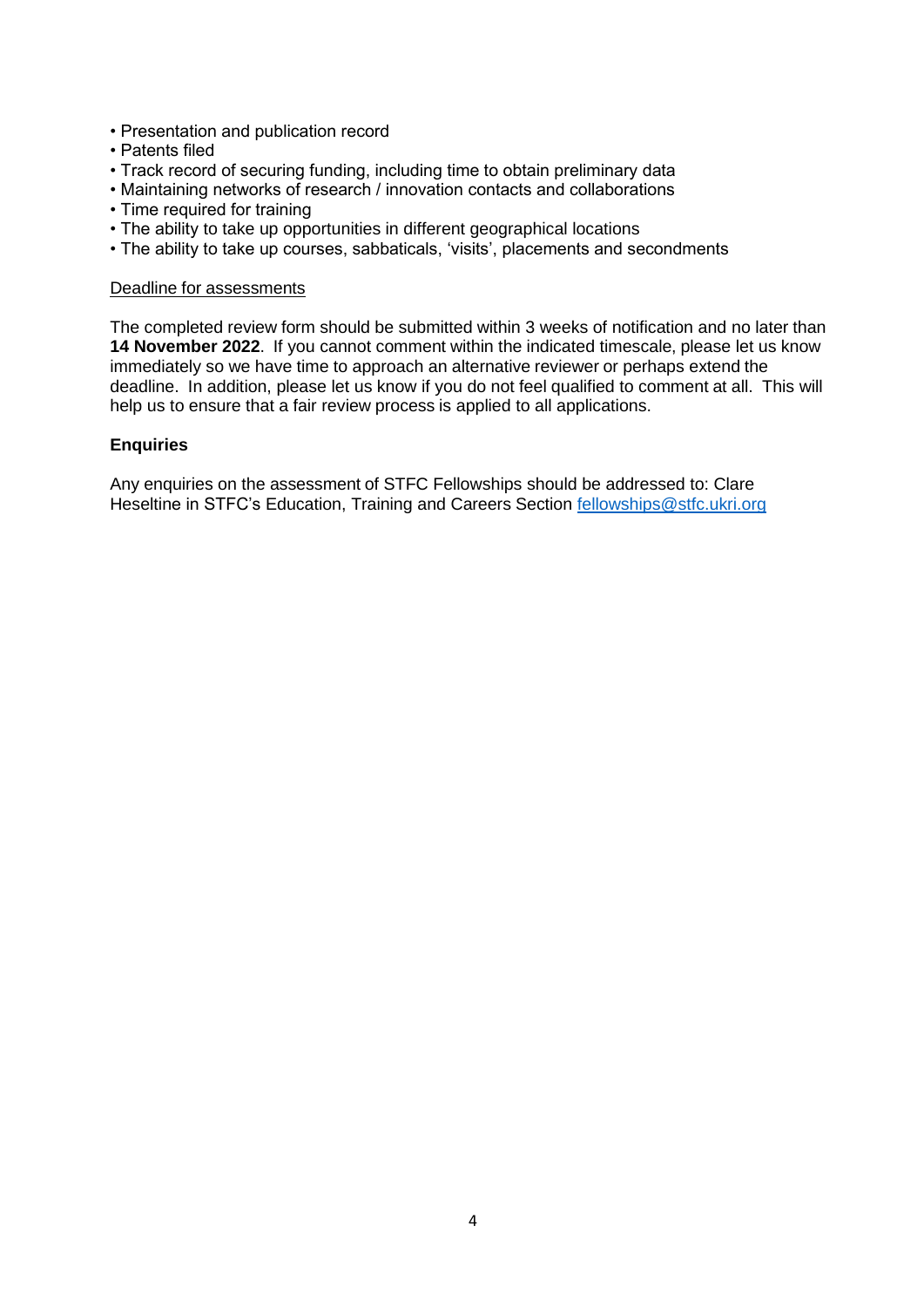## IN CONFIDENCE ANNEX 1 **STFC ERNEST RUTHERFORD FELLOWSHIPS**

# Guidance on scoring applications

| 6.0 | Strongly meets all the competency criteria for career<br>stage with most at an exceptional level |
|-----|--------------------------------------------------------------------------------------------------|
| 5.0 | Strongly meets all the competency criteria for career<br>stage with some at an exceptional level |
| 4.0 | Meets most competency criteria for career stage with<br>some at an exceptional level             |
| 3.0 | Meets most competency criteria for career stage                                                  |
| 2.0 | Meets some competency criteria for career stage                                                  |
| 1.0 | Insufficient criteria met for career stage – requires<br>further development                     |

#### **Competency framework**

The table provides an indication of the skills, knowledge and experience that a researcher might demonstrate to support their application for a fellowship award. It is not an exhaustive list, nor is there an expectation that all applicants will fulfil all of the criteria; they need to have met the criteria at a sufficient breadth and depth to demonstrate their fit to this stage and provide evidence to support that in their proposal.

The competencies have been highlighted to assist in where the evidence should be added. **CV** 

#### Case for Support CV and Case for Support

| <b>Criterion</b>                                                      | <b>Competencies</b>                                                                                                                                                                                                                                                                                                           | Where in<br><b>Application</b> |
|-----------------------------------------------------------------------|-------------------------------------------------------------------------------------------------------------------------------------------------------------------------------------------------------------------------------------------------------------------------------------------------------------------------------|--------------------------------|
| 1) The excellence of the<br>research achievements<br>of the applicant | a) Have a track record of ambitious,<br>innovative and novel research in their<br>area which demonstrates an upward<br>trajectory.<br>b) Substantial contributions to high quality<br>outputs appropriate to their field e.g.<br>publications, software, hardware<br>infrastructure, technical reports or<br>instrumentation. |                                |
|                                                                       | c) Received external recognition of<br>research excellence with high profile<br>invitations to seminar/conferences to<br>present their research<br>d) Received recognition through prizes and<br>awards                                                                                                                       |                                |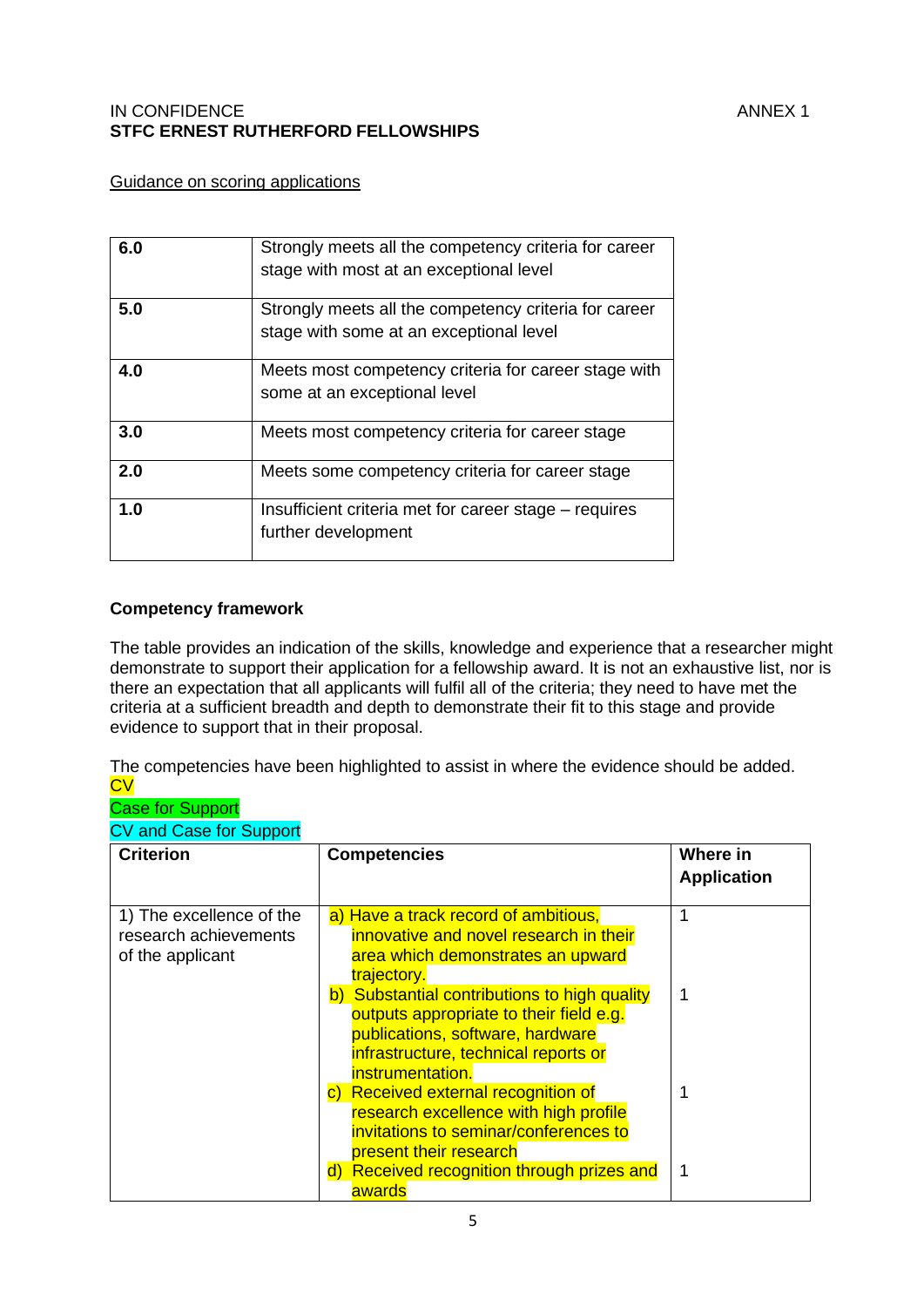| 2) The potential of the<br>individual to lead their<br>research discipline                                                                      | a) Have clear plans to establish their own<br>research profile that will enable them to<br>become an intellectual independent<br>research leader and if applicable                                                                                                                                            | $\overline{2}$ |
|-------------------------------------------------------------------------------------------------------------------------------------------------|---------------------------------------------------------------------------------------------------------------------------------------------------------------------------------------------------------------------------------------------------------------------------------------------------------------|----------------|
|                                                                                                                                                 | establish their own research team<br>b) Demonstrate potential to lead research,<br>for example by initiating collaborations<br>with teams in other departments either<br>nationally or internationally, Research                                                                                              | $\overline{2}$ |
|                                                                                                                                                 | Organisations/or other disciplines<br>c) Evidence of independence and initiative                                                                                                                                                                                                                              | $\overline{2}$ |
|                                                                                                                                                 | in obtaining funding<br>d) Beginning to demonstrate evidence of<br>recognition and prominent leadership                                                                                                                                                                                                       | $\overline{2}$ |
|                                                                                                                                                 | positions in the community on an<br>international scale through mechanisms<br>appropriate to their discipline                                                                                                                                                                                                 |                |
|                                                                                                                                                 | e) Show an understanding and clear plans<br>of how to influence their research field<br>and awareness of ways to influence the                                                                                                                                                                                | $\overline{2}$ |
|                                                                                                                                                 | wider research agenda. For example,<br>through experience of participation in<br>peer review, participation in internal<br>committees, acting as an ambassador or<br>advocate for a research field or theme,<br>or influencing policy, or organisation                                                        |                |
|                                                                                                                                                 | roles in research workshops.<br>f) A credible plan for how research<br>outcomes will be communicated and<br>disseminated to achieve the maximum<br>impact within the research community,<br>building on previous experience and<br>track record                                                               | $\overline{2}$ |
| 3) The capability to<br>maximise the potential of<br>others and the ability to<br>be, or become, a clear<br>communicator and<br>disseminator of | a) Have identified opportunities to access<br>career development support from the<br>host organisation or outside<br>organisations e.g. mentoring and<br>professional training development and<br>relevant training courses that would                                                                        | 3              |
| knowledge                                                                                                                                       | underpin their future career ambitions.<br>b) Show an ability to identify and maximise<br>potential in others. For example, through<br>the day to day support and development<br>of graduate and undergraduate students<br>or early career researchers, providing<br>career support or by actively networking | 3              |
|                                                                                                                                                 | or coordinating the work of others.<br>c) Evidence of engagement that is integral<br>to their own research community, for<br>example, running a journal club,<br>hackathons. Have effective<br>communication and interpersonal skills<br>across the wider research community,<br>for example presentations at | 3              |
|                                                                                                                                                 | conferences, workshops                                                                                                                                                                                                                                                                                        |                |